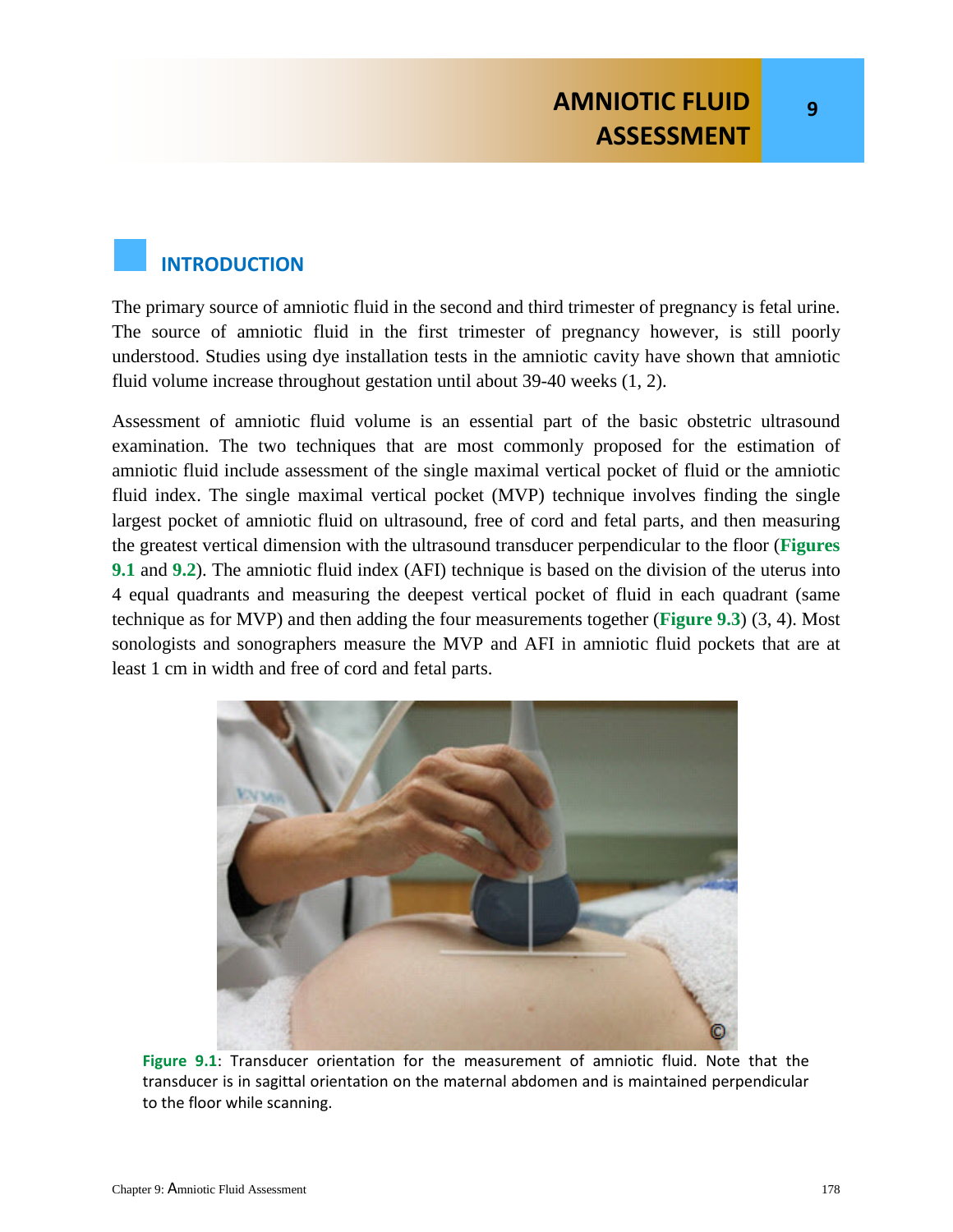

**Figure 9.2**: Maximal vertical pocket measurement of amniotic fluid. The quadrant in the uterus with most amniotic fluid is chosen and the deepest portion of that pocket is measured in a vertical line measurement (normal here at 5.5 cm). Note that the pocket is free of cord and fetal parts and is at least 1 cm in width.



**Figure 9.3**: Measurement of amniotic fluid using the Amniotic Fluid Index (AFI) technique in a pregnancy with normal fluid. Note the measurements in four quadrants (Q) of the uterine cavity. AFI is determined by adding the four-quadrant measurements (normal range at 11.5 cm). See text for details.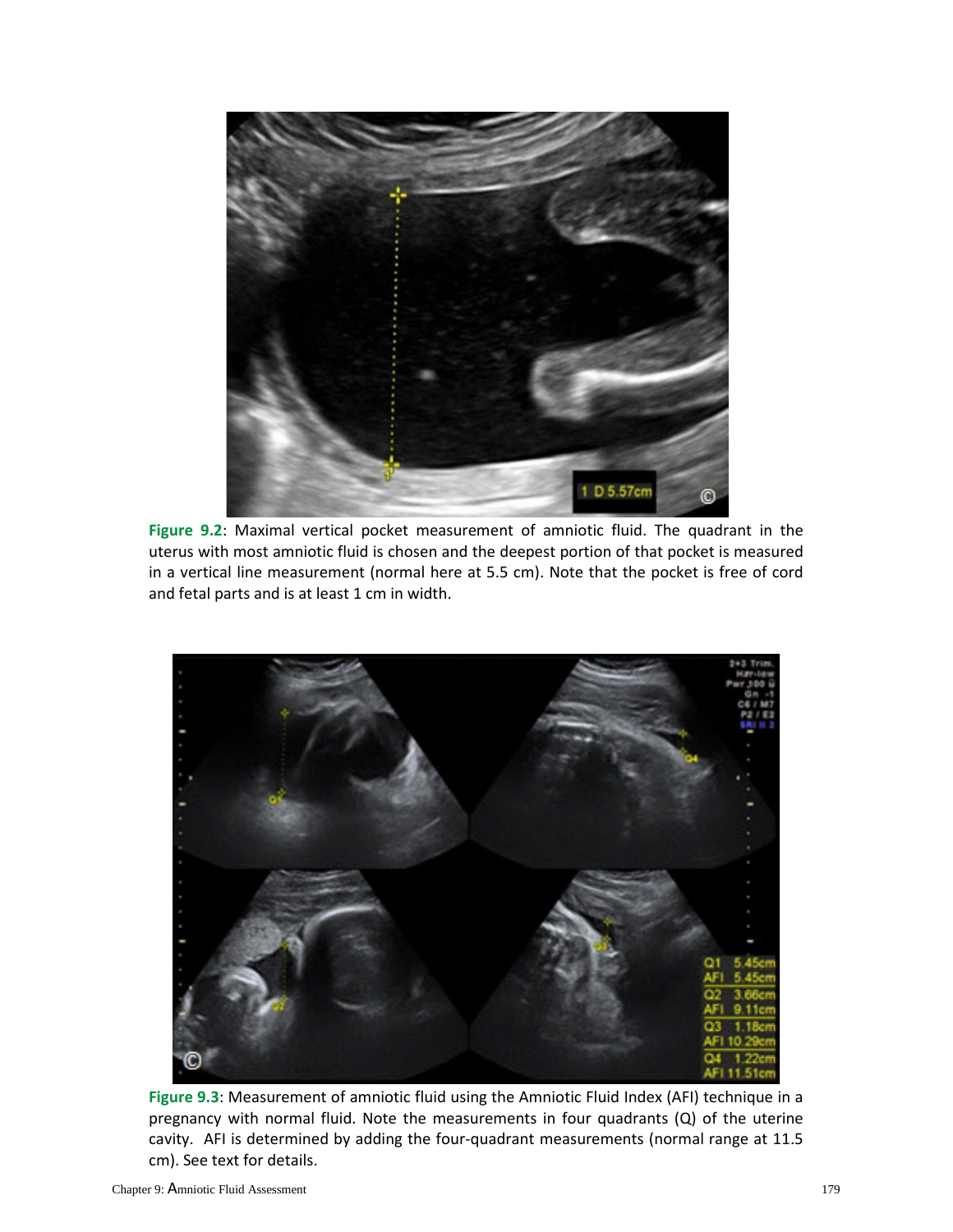# **OLIGOHYDRAMNIOS**

The term oligohydramnios refers to decreased amniotic fluid volume relative to gestational age. **Table 9.1** lists the common causes of oligohydramnios. Oligohydramnios is described by a MVP of less than 2 cm (**Figure 9.4**), or an AFI of less than 5 cm. When no measurable pocket of amniotic fluid is noted in the uterine cavity, the term anhydramnios is used (**Figure 9.5**). Oligohydramnios has been linked to increased perinatal morbidity and mortality (5, 6). A corresponding corrected perinatal mortality rates of 109.4/1000, 37.74/1000 and 1.97/1000 were reported for MVP of  $< 1$  cm, MVP between 1 - 2 cm, and MVP  $> 2$  cm and  $< 8$  cm respectively (6).

#### **TABLE 9.1 Common Causes of Oligohydramnios**

- Premature rupture of membranes
- Genitourinary abnormalities
- Uteroplacental insufficiency
- Postdates pregnancies



**Figure 9.4**: Oligohydramnios diagnosed by the Maximal Vertical Pocket (MVP) method. Note that the MVP measured 1.2 cm in this pregnancy.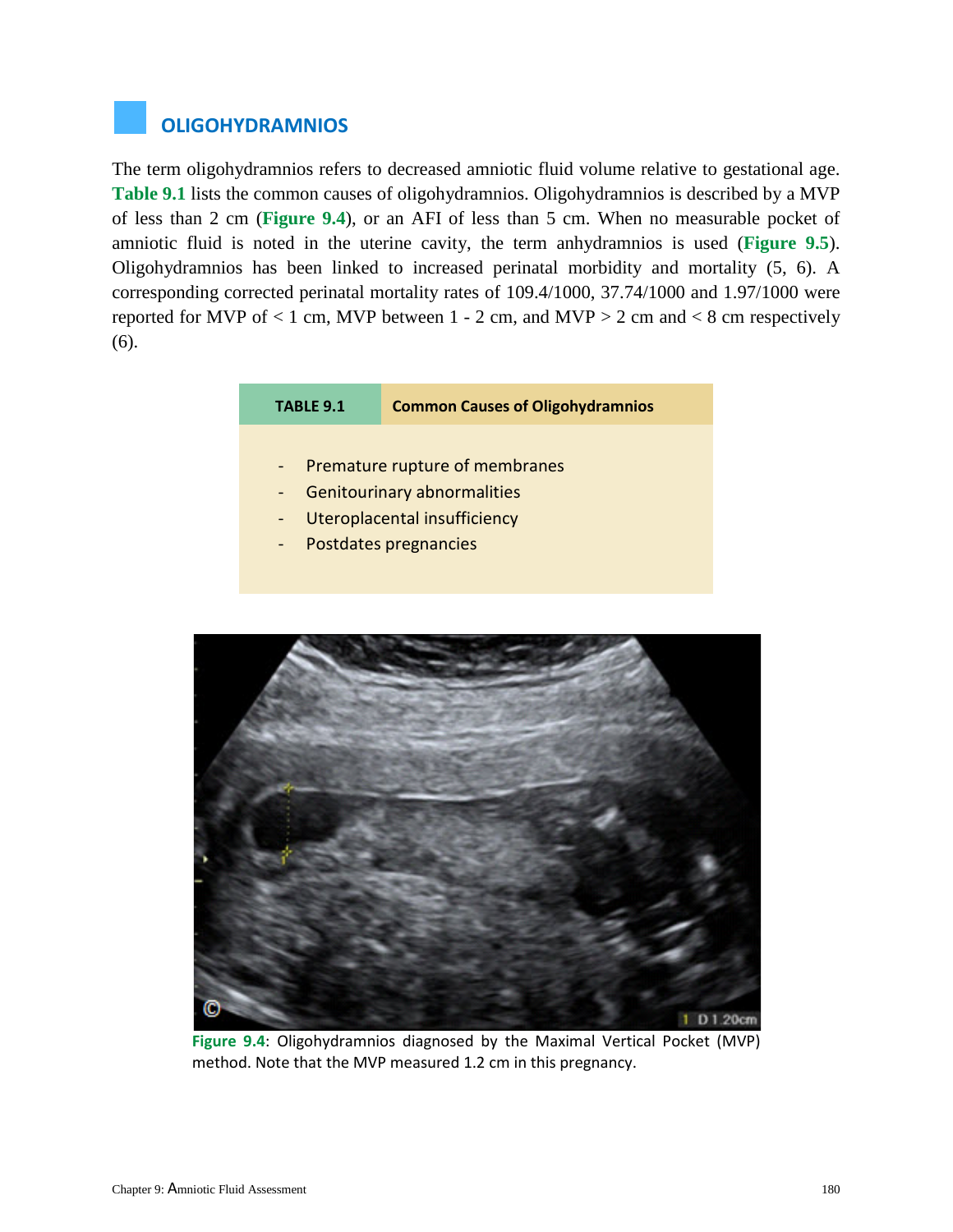

**Figure 9.5**: Anhydramnios in a fetus with bilateral renal agenesis. Note the total absence of amniotic fluid resulting in suboptimal ultrasound visualization. The white line is drawn around the fetus and the blue line is drawn around the uterus. The placenta is labeled.

The two described methods for the diagnosis of oligohydramnios, namely the MVP and AFI were compared in a Cochrane review (7). Five randomized trials with over 3000 pregnancies were analyzed. The AFI cut-off of oligohydramnios of  $\lt$  5 cm was associated with more cases of diagnosed oligohydramnios ( $RR = 2.39$ ), more induction of labor ( $RR = 1.92$ ) and more emergent cesarean deliveries ( $RR = 1.46$ ), with no effect on perinatal morbidity, including admission to the neonatal intensive care unit (7). Furthermore, assisted vaginal deliveries and the overall rate of cesarean deliveries were not different whether MVP or AFI was used (7). Given an increased in pregnancy intervention with no demonstrable perinatal benefit when oligohydramnios is defined by the AFI < 5 cm method, the authors of the Cochrane review and others have suggested that the MVP method is preferred over the AFI for amniotic fluid assessment in fetal surveillance (7, 8).

#### **POLYHYDRAMNIOS**

The term polyhydramnios refers to increased amniotic fluid volume relative to gestational age. **Table 9.2** lists the common causes of polyhydramnios. Polyhydramnios is defined by a MVP of equal to or greater than 8 cm (**Figure 9.6**), or an AFI equal to or greater than 24 cm (**Figure 9.7**). Idiopathic polyhydramnios, which occurs in  $50 - 60$  % of cases of polyhydramnios, has been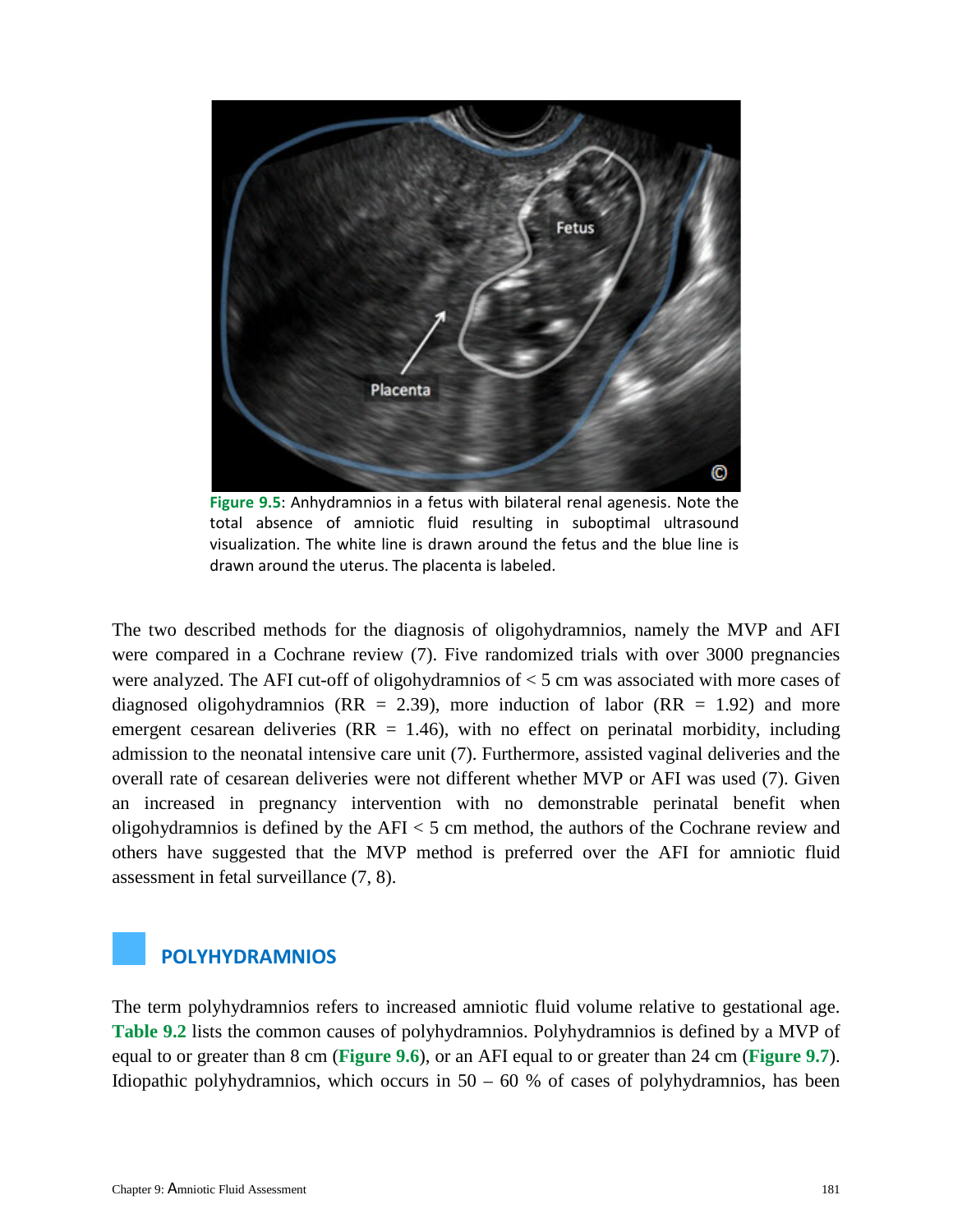linked to fetal macrosomia and an increase in adverse pregnancy outcome (9)*.* Polyhydramnios has also been associated with increased perinatal morbidity and mortality (10, 11).

| TABLE 9.2 | <b>Common Causes of Polyhydramnios</b> |
|-----------|----------------------------------------|
|           |                                        |

- Gestational and pregestational diabetes
- **Isoimmunization**
- Fetal structural and chromosomal abnormalities
- Fetal infections
- Multiple pregnancies with Twin-Twin Transfusion Syndrome
- **Idiopathic**



**Figure 9.6**: Polyhydramnios diagnosed by the Maximal Vertical Pocket (MVP) method. Note that the MVP measured 10.1 cm in this pregnancy.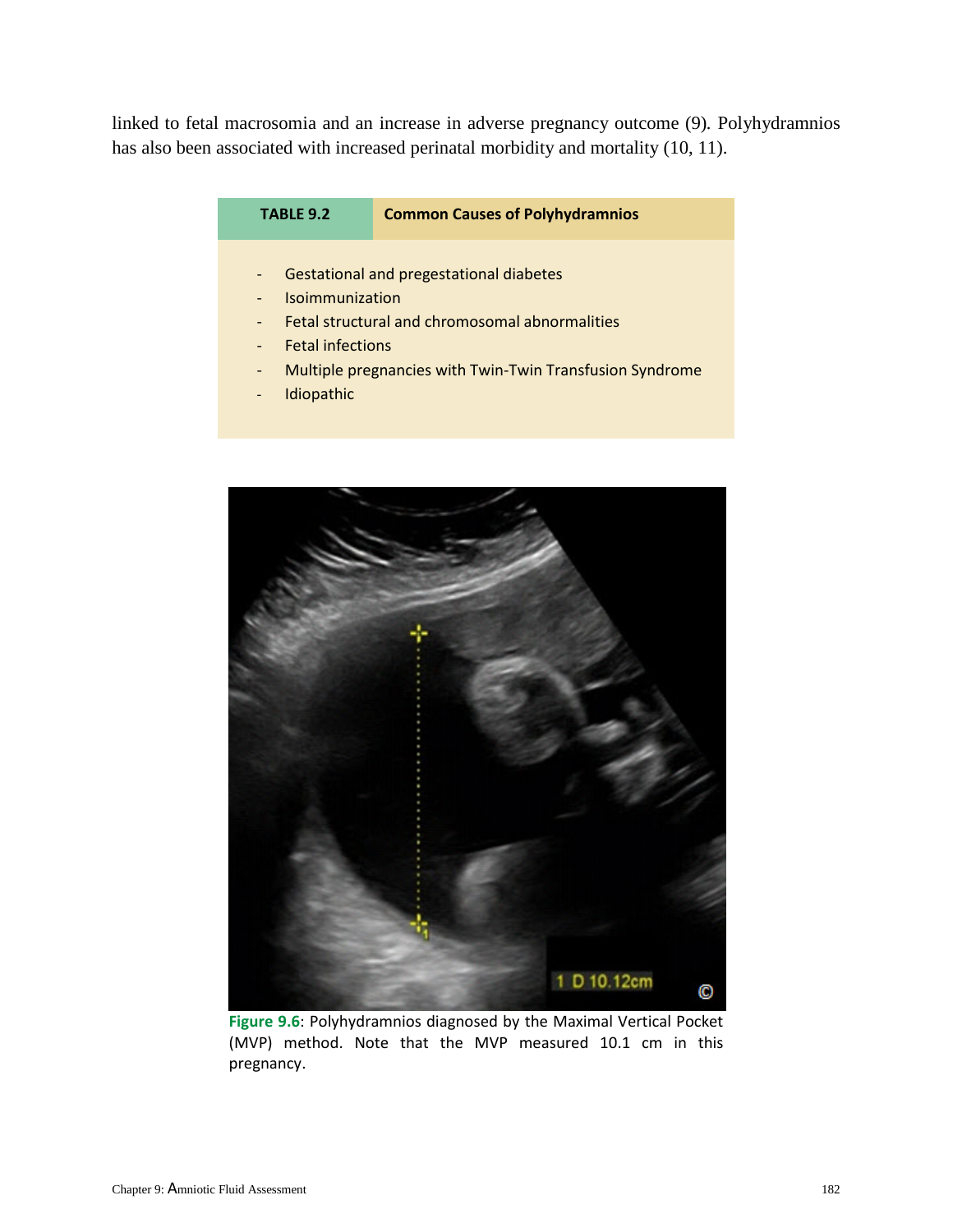

**Figure 9.7**: Polyhydramnios diagnosed by the Amniotic Fluid Index (AFI) method. Note that the AFI measured 25.2 cm in this pregnancy.

Given its simplicity, the authors recommend the MVP method for assessment of amniotic fluid. The choice of MVP for amniotic fluid assessment was also supported by a recent multi-society fetal imaging consensus workshop (12).

## **ULTRASOUND ESTIMATION OF AMNIOTIC VOLUME IN TWIN GESTATIONS**

Both the MVP and AFI have been used to assess amniotic fluid volume in twin gestations (13). The AFI requires an understanding of the spatial relationship of the gestational sacs in order to allow for each twin's amniotic compartment to be divided into four quadrants. Given the technical difficulty involved in this process, especially in the third trimester when fetal crowding is common, the authors recommend the use of MVP of each twin's amniotic fluid compartment to assess the fluid volume (**Figure 9.8**). The MVP in the amniotic sac of each twin appears to remain relatively stable between 17 and 37 weeks' gestation, with a  $2.5<sup>th</sup>$  percentile and 97.5<sup>th</sup> percentile at 2.3 and 7.6 cm, respectively (14). This data supports the use of cut-offs of 2 cm and 8 cm to define oligohydramnios and polyhydramnios in twin gestation respectively and these limits have been used in the diagnosis of twin-twin transfusion syndrome in monochorionic pregnancies (15).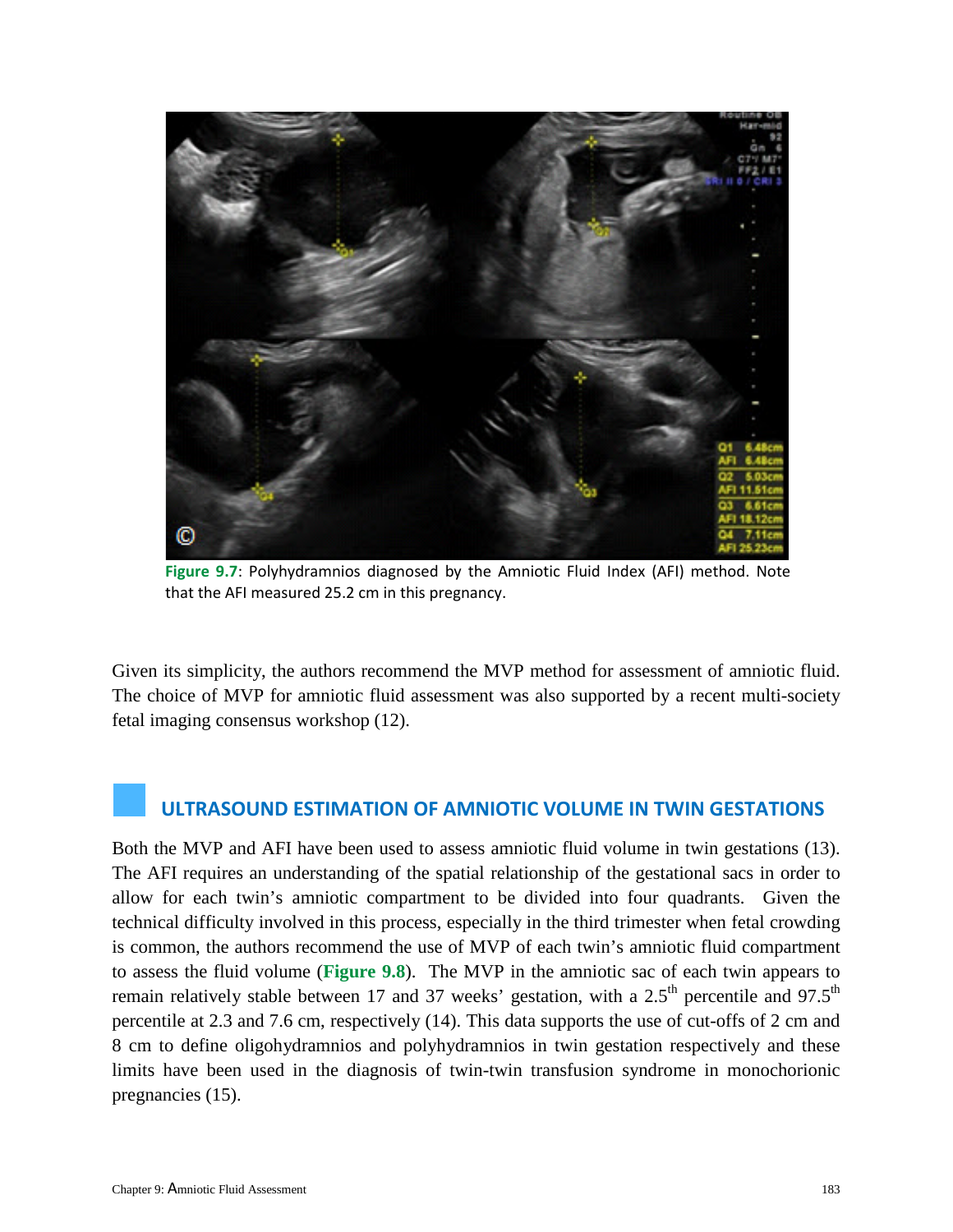

**Figure 9.8:** Amniotic fluid assessment in twin gestation using the Maximal Vertical Pocket (MVP) measurement in each gestational sac. Note that the MVP measured 4.1 cm in sac A and 3.6 cm in sac B.

### **References:**

- 1) Magann EF, Bass JD, Chauhan SP, et al. Amniotic fluid volume in normal singleton pregnancies. Obstet Gynecol 1997;90:524-8.
- 2) Brace RA, Wolf EJ. Normal amniotic fluid volume changes throughout pregnancy. Am J Obstet Gynecol 1989;161:382-8.
- 3) Phelan JP, Ahn MO, Smith CV, et al. Amniotic fluid index measurements during pregnancy. J Reprod Med 1987;32:601-4.
- 4) Moore TR, Cayle JE. The amniotic fluid index in normal human pregnancy. Am J Obstet Gynecol 1990;162:1168-73.
- 5) Manning FA, Platt LD, Sipos L. Antepartum fetal evaluation: development of a fetal biophysical profile. Am J Obstet Gynecol 1980;136:787-95.
- 6) Scoring. IV. An analysis of perinatal morbidity and mortality. Am J Obstet Gynecol 1990;162:703-9.
- 7) The Cochrane Collaboration. Amniotic fluid index versus single deepest vertical pocket as a screening test for preventing adverse pregnancy outcome. 2009; Issue 3, pp  $1 - 31$ )